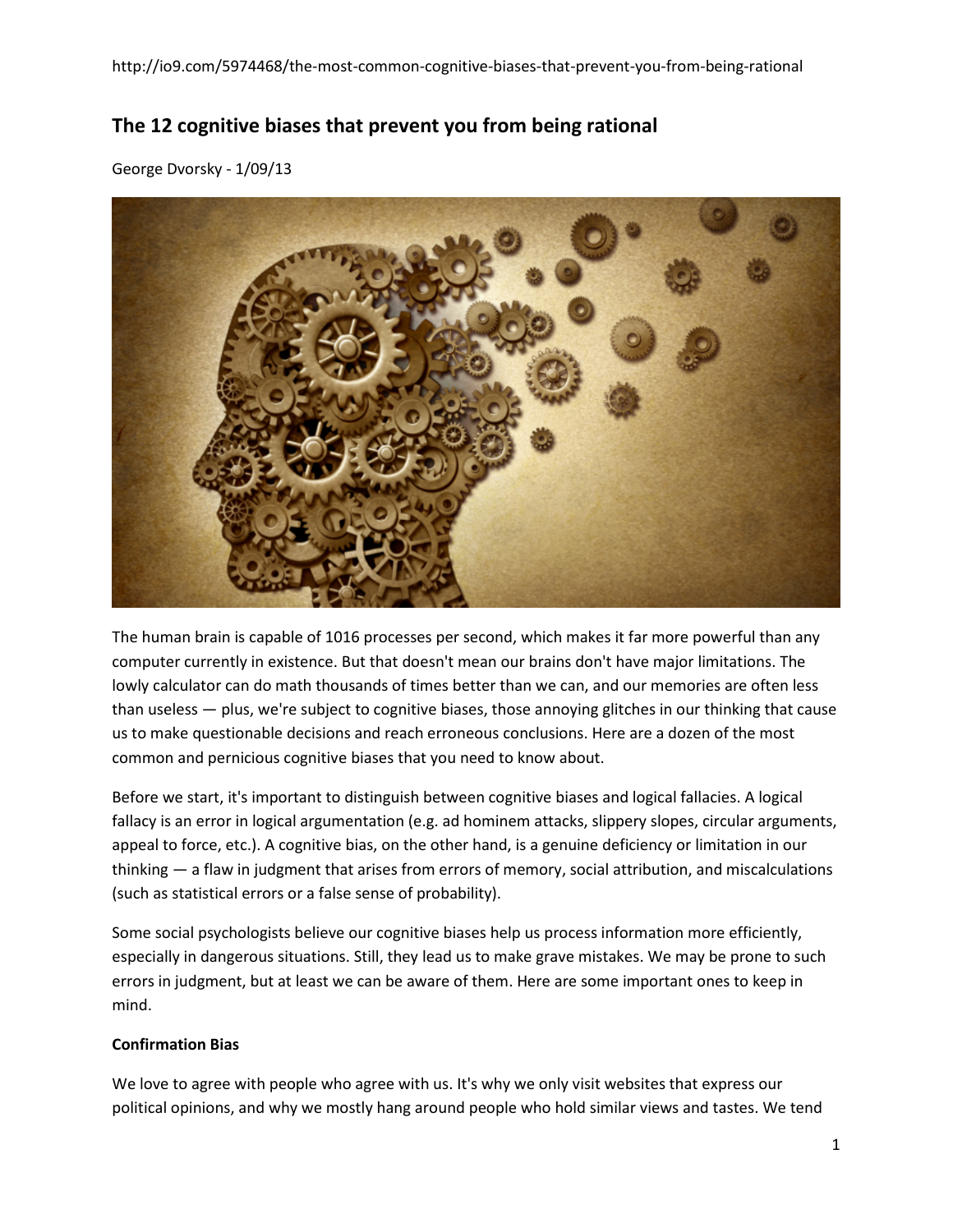to be put off by individuals, groups, and news sources that make us feel uncomfortable or insecure about our views — what the behavioral psychologist B. F. Skinner called cognitive dissonance. It's this preferential mode of behavior that leads to the confirmation bias — the often unconscious act of referencing only those perspectives that fuel our pre-existing views, while at the same time ignoring or dismissing opinions — no matter how valid — that threaten our world view. And paradoxically, the internet has only made this tendency even worse.

## **Ingroup Bias**

Somewhat similar to the confirmation bias is the ingroup bias, a manifestation of our innate tribalistic tendencies. And strangely, much of this effect may have to do with oxytocin — the so-called "love molecule." This neurotransmitter, while helping us to forge tighter bonds with people in our ingroup, performs the exact opposite function for those on the outside — it makes us suspicious, fearful, and even disdainful of others. Ultimately, the ingroup bias causes us to overestimate the abilities and value of our immediate group at the expense of people we don't really know.

## **Gambler's Fallacy**

It's called a fallacy, but it's more a glitch in our thinking. We tend to put a tremendous amount of weight on previous events, believing that they'll somehow influence future outcomes. The classic example is coin-tossing. After flipping heads, say, five consecutive times, our inclination is to predict an increase in likelihood that the next coin toss will be tails — that the odds must certainly be in the favor of heads. But in reality, the odds are still 50/50. As statisticians say, the outcomes in different tosses are statistically independent and the probability of any outcome is still 50%.

Relatedly, there's also the positive expectation bias — which often fuels gambling addictions. It's the sense that our luck has to eventually change and that good fortune is on the way. It also contribues to the "hot hand" misconception. Similarly, it's the same feeling we get when we start a new relationship that leads us to believe it will be better than the last one.

#### **Post-Purchase Rationalization**

Remember that time you bought something totally unnecessary, faulty, or overly expense, and then you rationalized the purchase to such an extent that you convinced yourself it was a great idea all along? Yeah, that's post-purchase rationalization in action — a kind of built-in mechanism that makes us feel better after we make crappy decisions, especially at the cash register. Also known as Buyer's Stockholm Syndrome, it's a way of subconsciously justifying our purchases — especially expensive ones. Social psychologists say it stems from the principle of commitment, our psychological desire to stay consistent and avoid a state of cognitive dissonance.

# **Neglecting Probability**

Very few of us have a problem getting into a car and going for a drive, but many of us experience great trepidation about stepping inside an airplane and flying at 35,000 feet. Flying, quite obviously, is a wholly unnatural and seemingly hazardous activity. Yet virtually all of us know and acknowledge the fact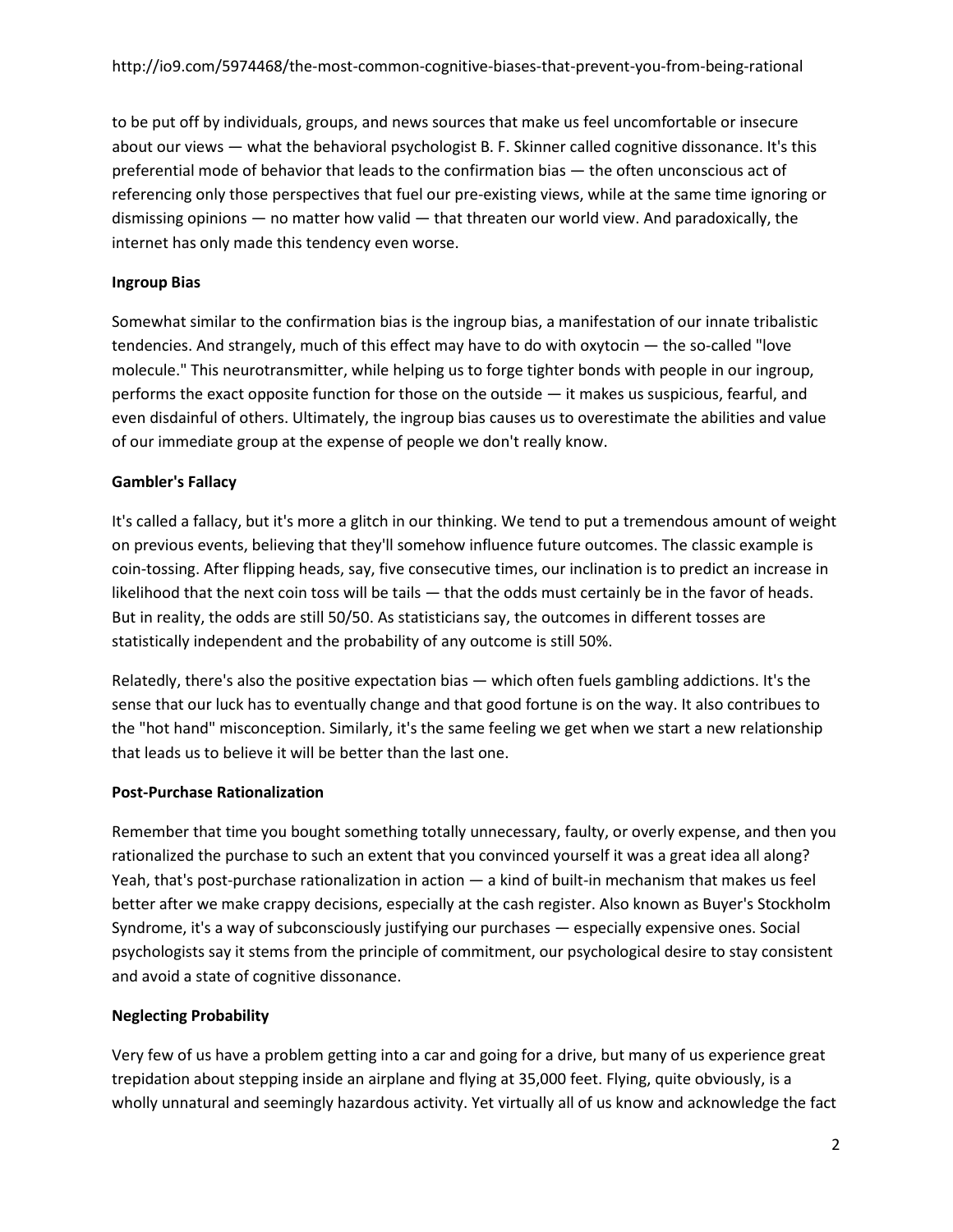that the probability of dying in an auto accident is significantly greater than getting killed in a plane crash — but our brains won't release us from this crystal clear logic (statistically, we have a 1 in 84 chance of dying in a vehicular accident, as compared to a 1 in 5,000 chance of dying in an plane crash [other sources indicate odds as high as 1 in 20,000]). It's the same phenomenon that makes us worry about getting killed in an act of terrorism as opposed to something far more probable, like falling down the stairs or accidental poisoning.

This is what the social psychologist Cass Sunstein calls probability neglect — our inability to properly grasp a proper sense of peril and risk — which often leads us to overstate the risks of relatively harmless activities, while forcing us to overrate more dangerous ones.

## **Observational Selection Bias**

This is that effect of suddenly noticing things we didn't notice that much before — but we wrongly assume that the frequency has increased. A perfect example is what happens after we buy a new car and we inexplicably start to see the same car virtually everywhere. A similar effect happens to pregnant women who suddenly notice a lot of other pregnant women around them. Or it could be a unique number or song. It's not that these things are appearing more frequently, it's that we've (for whatever reason) selected the item in our mind, and in turn, are noticing it more often. Trouble is, most people don't recognize this as a selectional bias, and actually believe these items or events are happening with increased frequency — which can be a very disconcerting feeling. It's also a cognitive bias that contributes to the feeling that the appearance of certain things or events couldn't possibly be a coincidence (even though it is).

#### **Status-Quo Bias**

We humans tend to be apprehensive of change, which often leads us to make choices that guarantee that things remain the same, or change as little as possible. Needless to say, this has ramifications in everything from politics to economics. We like to stick to our routines, political parties, and our favorite meals at restaurants. Part of the perniciousness of this bias is the unwarranted assumption that another choice will be inferior or make things worse. The status-quo bias can be summed with the saying, "If it ain't broke, don't fix it" — an adage that fuels our conservative tendencies. And in fact, some commentators say this is why the U.S. hasn't been able to enact universal health care, despite the fact that most individuals support the idea of reform.

# **Negativity Bias**

People tend to pay more attention to bad news — and it's not just because we're morbid. Social scientists theorize that it's on account of our selective attention and that, given the choice, we perceive negative news as being more important or profound. We also tend to give more credibility to bad news, perhaps because we're suspicious (or bored) of proclamations to the contrary. More evolutionarily, heeding bad news may be more adaptive than ignoring good news (e.g. "saber tooth tigers suck" vs. "this berry tastes good"). Today, we run the risk of dwelling on negativity at the expense of genuinely good news. Steven Pinker, in his book The Better Angels of Our Nature: Why Violence Has Declined,